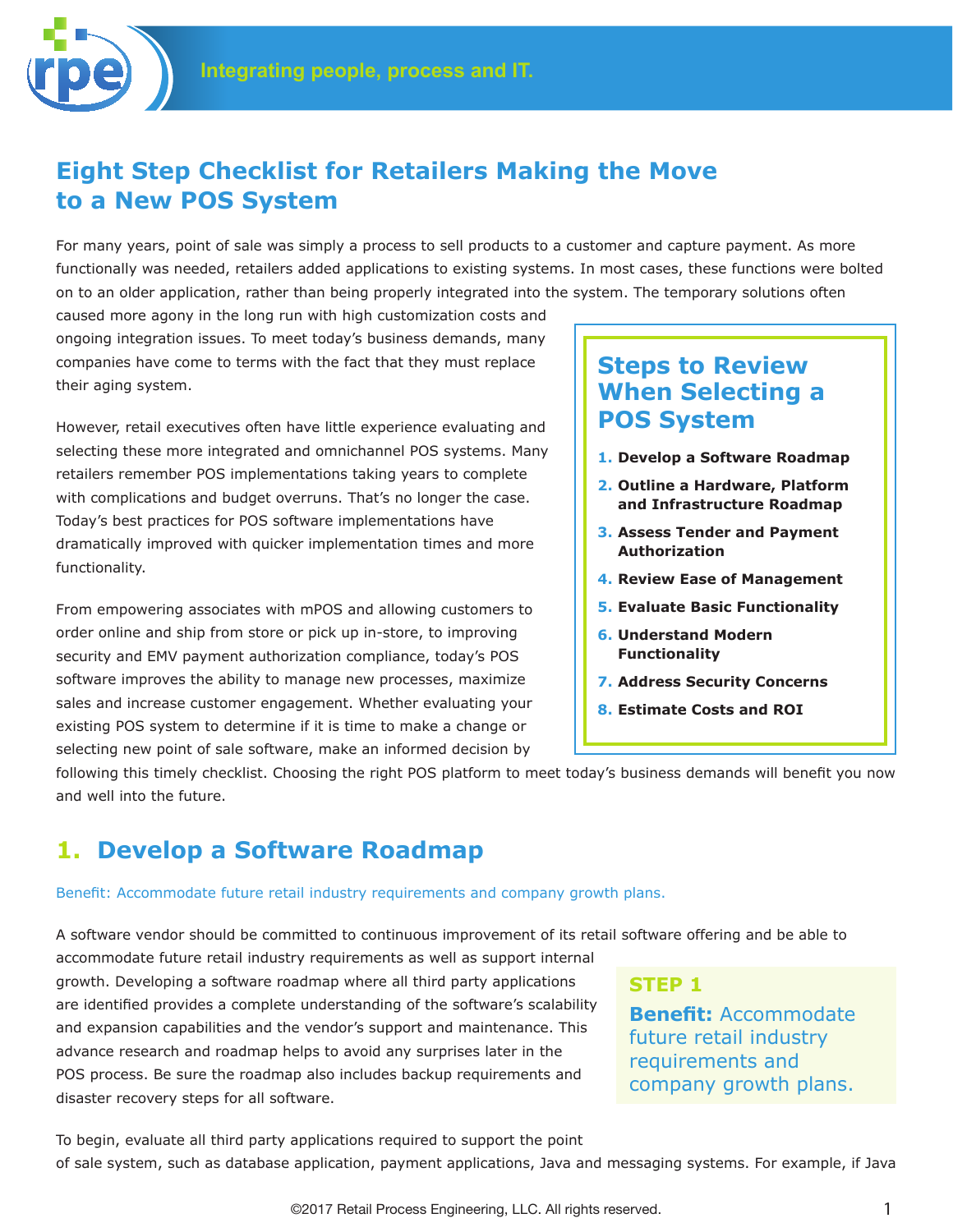

is used, examine how the POS application and vendor will respond when Java updates are created. If newer versions of the supporting applications are not supported, determine the impact to PCI compliance, especially regarding vendor security patches.

Explore and understand scalability and expansion capabilities. Applications should support scalability as the company experiences growth and provide a comprehensive suite of retail applications. Roadmap what costs may be involved with expansion growth, such as additional servers, load balancers or other hardware.

Maintenance that provides meaningful vendor support, aiding responsiveness and time to resolution, is essential. Be sure to understand and include in the roadmap future upgrades that are provided under the maintenance plan.

# **2. Outline a Hardware, Platform and Infrastructure Roadmap**

#### Benefit: Avoid disruptive and costly upgrades and ensure POS interfaces with other key systems.

In developing this roadmap, consider the platforms the applications will run on, implementation costs and the support

costs from each vendor. This should include items such as communication ports, 64 bit, multi-core CPUs and operating system upgrades. While some platforms may seem relevant today, there may be concerns about future hardware and availability of knowledgeable personnel to continue long-term support. Peripherals and connectivity protocols change over time, and the vendor must be willing to update the application as necessary.

## **STEP 2**

**Benefit:** Avoid disruptive and costly upgrades and ensure POS interfaces with other key systems.

Store systems require a number of interfaces to other systems. These interface points should be reviewed and included in the roadmap to ensure they adequately fill business needs.

- Host Systems Merchandising, Financial, Payment
- Customer Relations Management
- Unified Commerce Applications
- Tax Applications
- Human Resources / Store Personnel Accounts
- Work Force Management

Determine the network infrastructure that will be required by the POS applications and all supporting processes. It's very important that a customer sale can be completed regardless of the network status at a store location.

## **3. Assess the Tender and Payment Authorization Process**

Benefit: Meet PCI compliance and EMV requirements while protecting the brand and preventing potential data breach.

Any POS system change should include a full review of the payment process. Many older POS systems need to be replaced or upgraded for the new payment options, including EMV (Europay, Mastercard, Visa). Also known as

## **STEP 3**

**Benefit:** Meet PCI compliance and EMV requirements while protecting the brand and preventing potential data breach.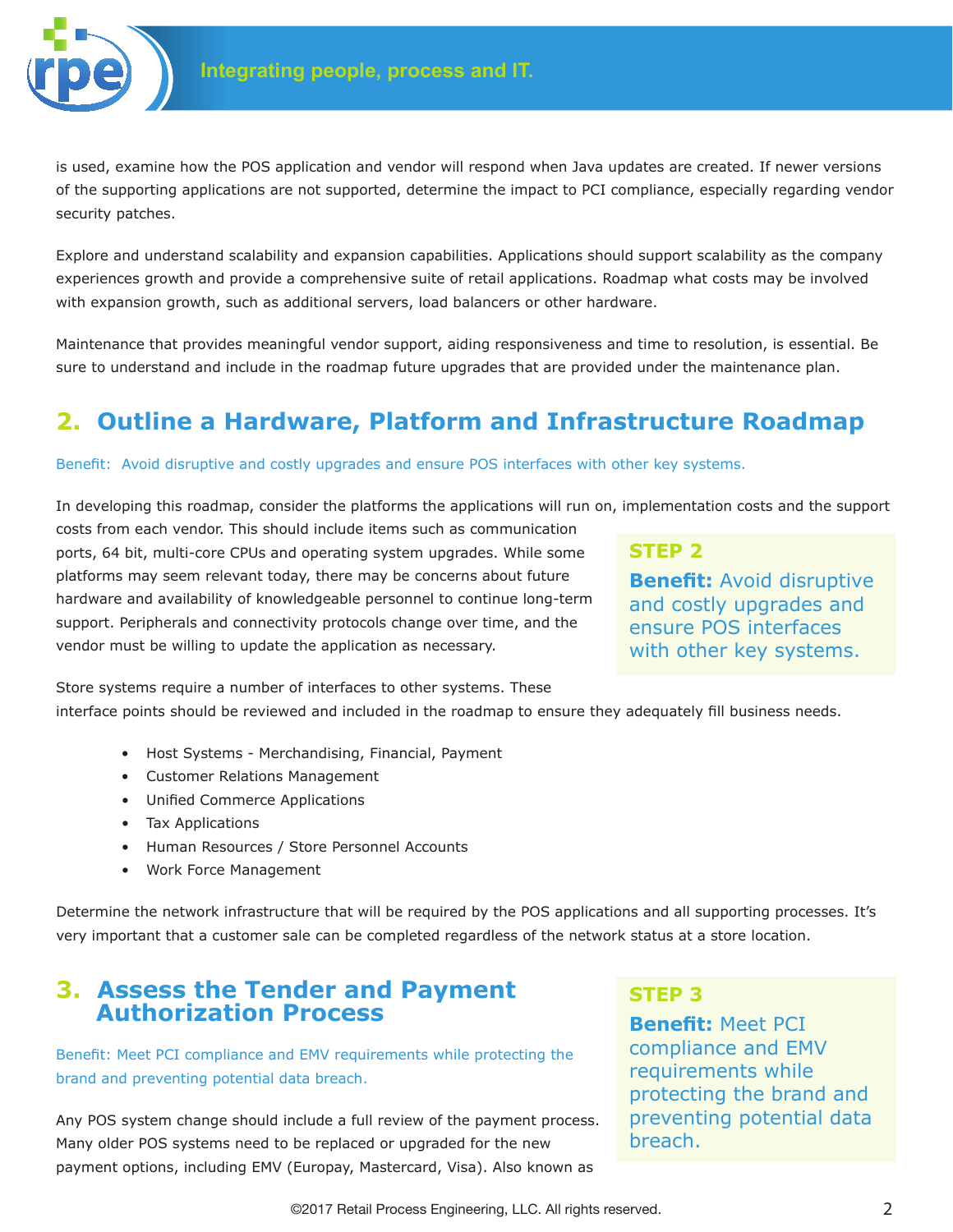

chip and pin, EMV has been in use around the world, except for the United States. It was designed to reduce fraud caused by counterfeit cards.

New options should be carefully considered such as upgrading to an end-to-end encryption (E2EE) process that would remove most of the merchant's exposure. Tokenization and multi-currency requirements should be considered, such as currency exchange rates and Canadian penny handling.

Mobile payment acceptance may also be a reason to update a POS system. There are strong indications that this is being well accepted by customers. Mobility also brings a need for system security improvements to ensure that any wireless networks or devices are properly installed and configured.

## **4. Review Ease of Management**

Benefit: Provide real-time data to stores for greater accuracy while reducing support costs.

Review ease of management to determine what processes should be available centrally, what support will be required for this capability and what exposure may occur because of the central applications. A vertically integrated solution translates into "less moving parts" for ease of management, resulting in greater accuracy and reduced support costs.

**STEP 4**

**Benefit:** Provide real-time data to stores for greater accuracy while reducing support costs.

Processes to consider include:

- Real-time data to stores that provides reduced issues, greater data accuracy and minimal support
- Human Resources, including employee user and password controls, along with ability to lock or unlock users centrally
- Return validation capability
- Parameters, options, configuration settings and how these are changed centrally and how are they applied to the store system
- Payment configuration settings such as merchant ID, URL
- Maintenance of PCI compliance and security
- System upgrades
- Standard alerts at various levels of data flow to reduce manual monitoring, ensuring new product and price data is available and sales performed are sent to the host

Care should be taken to review how the POS application will operate when network connections are down. Questions to ask may include how the store system is updated for new product data from the host, how the payment process flow works while offline, and how the sales from an offline transaction will be uploaded to the host, once back online.

# **5. Evaluate Basic Functionality**

Benefit: Smooth process flow ensures a good fit for today's business needs and in the long term.

#### Most current POS systems provide basic functionality, but what are the most

**STEP 5**

**Benefit:** Smooth process flow ensures a good fit for business needs today and in the long term.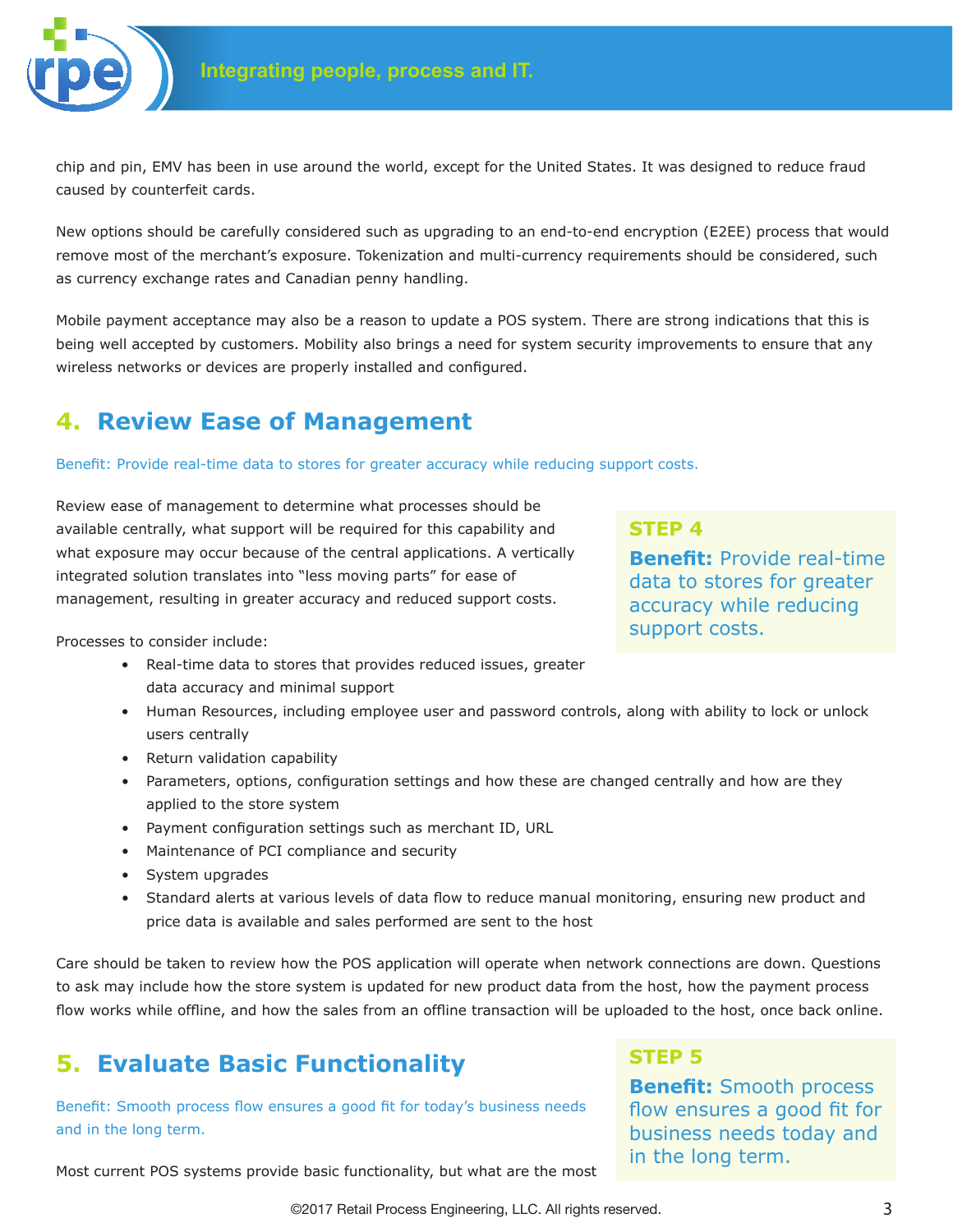

important modules for your business, and how are those processes handled? The following are some of the basic functionalities that should be evaluated to ensure business needs are met today and well into the future.

#### **Basic Functions**

- Search and lookup capabilities
- Customer capture and management
- Pricing and discounting
- Voids and corrections
- Refund handling
- Tax
- Tender payment

### **Extended Functions**

- Sale commissions
- Layaway
- Special Order
- Send Sale/Pickup
- Online order handling

### **Back Office**

- Corporate reporting
- Store reporting
- Labor management
- Training mode
- Loss prevention/audit

#### **Inventory Operations**

- Associated store on hand
- Online order inventory flow
- Store replenishment
- Transfers
- Receiving
- Physical inventory

# **6. Understand Today's Modern Functionality**

Benefit: Provide management more pricing options and customer relations tools to improve business, drive sales, and build brand loyalty.

Centralized customer management, loyalty programs and clienteling can provide a differentiated shopping experience. Knowing your customer is a "must have" to build brand loyalty. Determining your approach to customer interaction is extremely important when choosing a store system to ensure it contains the desired modules to meet your needs.

Learn how your new point of sale system will handle:

- How customer data is captured and shared
- Available loyalty programs
- Customer pricing capabilities, such as tailored promotions, discounts or services
- Access to browse purchase history, return tracking
- Consistency across the brand

Consider the following points:

### **Pricing Capabilities**

Ease of use for creating deals with support for the type of deals desired and the ability to update the price is necessary. Some of the considerations are the handling of regular price changes, BOGO, free gift card with purchase and customer specific pricing.

## **STEP 6**

**Benefit:** Provide management more pricing options and customer relations tools to improve business, drive sales and build brand loyalty.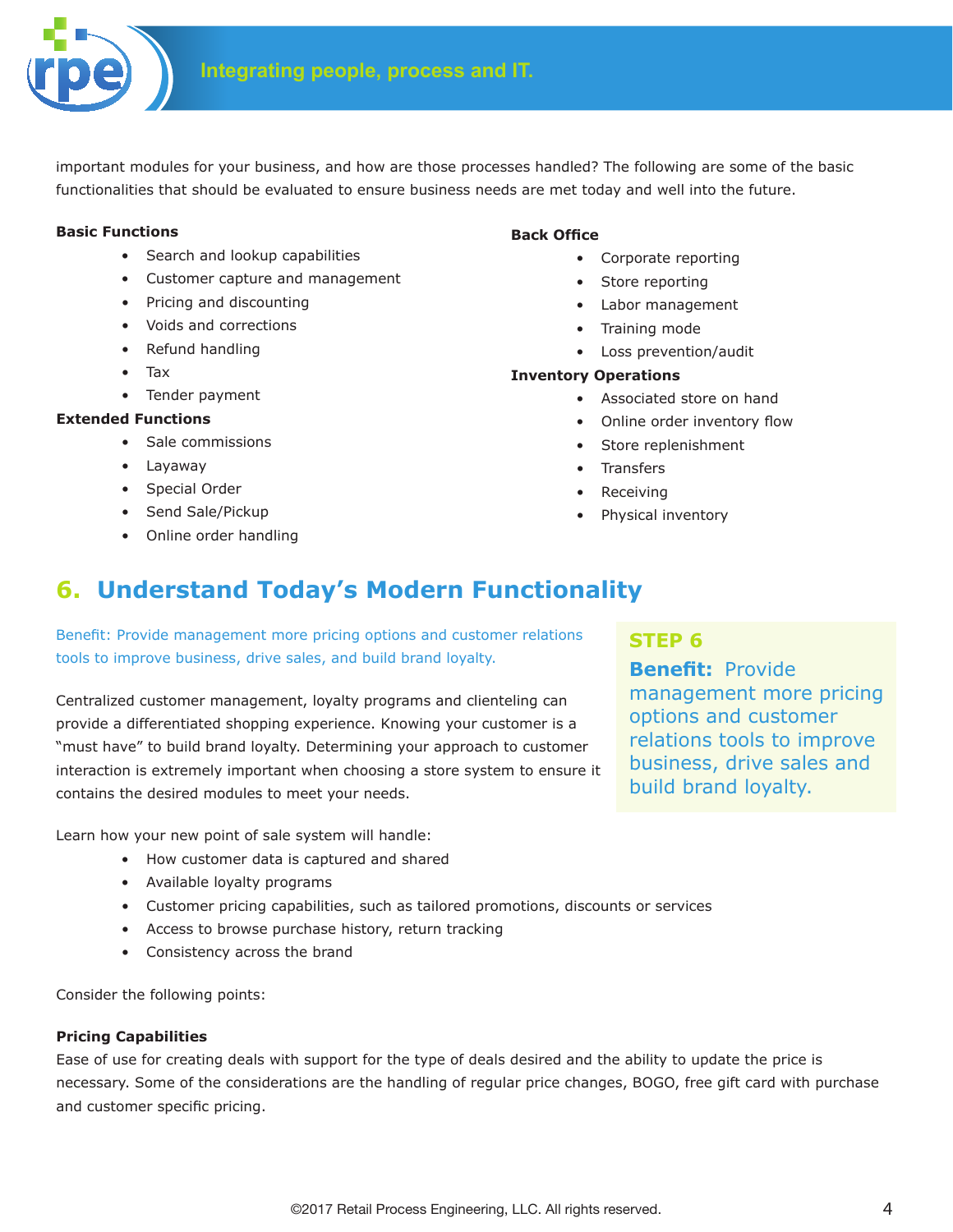

#### **Mobility Capabilities**

Mobility influences many customers' purchase decisions, but mobility can mean different things to different people. It is important to define specific business needs and requirements. Here are ways mobility applications/hardware might be used and defined.

- Product research tool for sales persons
- Search and select merchandise
- Rebates and coupons
- Payment for merchandise or services
- Lane busting
- Loyalty programs
- Shopping apps
- Wi-fi for customers
- Push notifications
- Employee assisted selling, customer service
- Targeted messages based upon previous purchases

#### **Focus on Omni-Channel**

Verify that the POS application has the ability to purchase, order, and send products from any location, including the e-commerce store. Typically, an e-commerce site is seen as just another location for on hand lookup, transfers and product shipping. The following are points to review:

- One version of the truth product information, customer profiles, transaction data, and order management across all channels
- Distributed Order Management (DOM) between stores and between stores and the web
- Inventory visibility, endless cart
- Buy on line, return to store
- Buy on line, ship from store or pickup at store

# **7. Address Security Concerns**

Benefit: Meet compliance requirements, prevent user errors and reduce the loss prevention footprint.

Review the current system and any prospective system for security gaps. Consider customer data, the process flow and storage. Especially evaluate the payment processes to ensure that sensitive data is not stored. If storage is required, be sure that encryption is used and key management is performed properly. If tokenization is used, determine the type of controls that are used and how the token is handled.

## **STEP 7**

**Benefit:** Meet compliance requirements, prevent user errors and reduce the loss prevention footprint.

Be sure to check the user access rights required on the store systems.

Administrator level credentials should not be required or used at the store

location. Remote access by corporate users or third party support teams should be carefully designed, monitored and maintained. Many of the recent breaches have occurred using accounts that were not properly set up or maintained.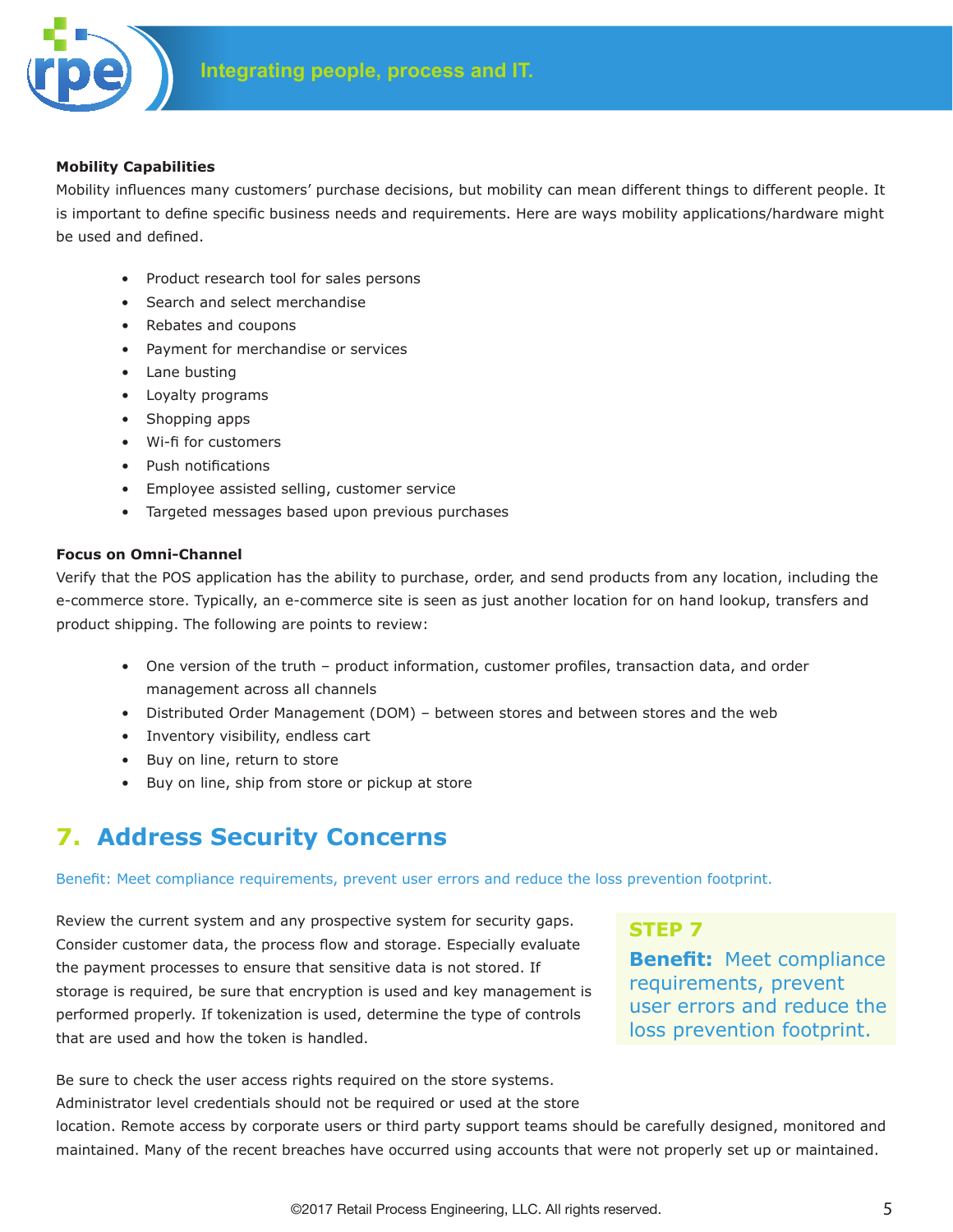

Many merchants are providing wi-fi access for customers. While this can be helpful in many ways, it also adds a need to keep this network properly separated from the payment authorization network to prevent unauthorized access to sensitive data.

# **8. Estimate Costs and Understand What's Included**

Benefit: Ensure ROI is controlled during the system selection, design and implementation process.

Costs of upgrading or replacing a POS system can vary greatly. Check for license fees, maintenance and support fees, payment processing charges, and other application licenses required (such as database applications, centralized management tools, utilities, etc.).

Implementation costs should also be considered. Determine how difficult the application will be to roll out to existing and new stores, how challenging it may be to apply updates later, and any other management costs associated with the implementation.

Support costs can be difficult to assess early on. If specialized training or knowledgeable people are required, determine ease of obtaining or retaining these technicians.

## **STEP 8**

**Benefit:** Ensure ROI is controlled during the system selection, design and implementation process.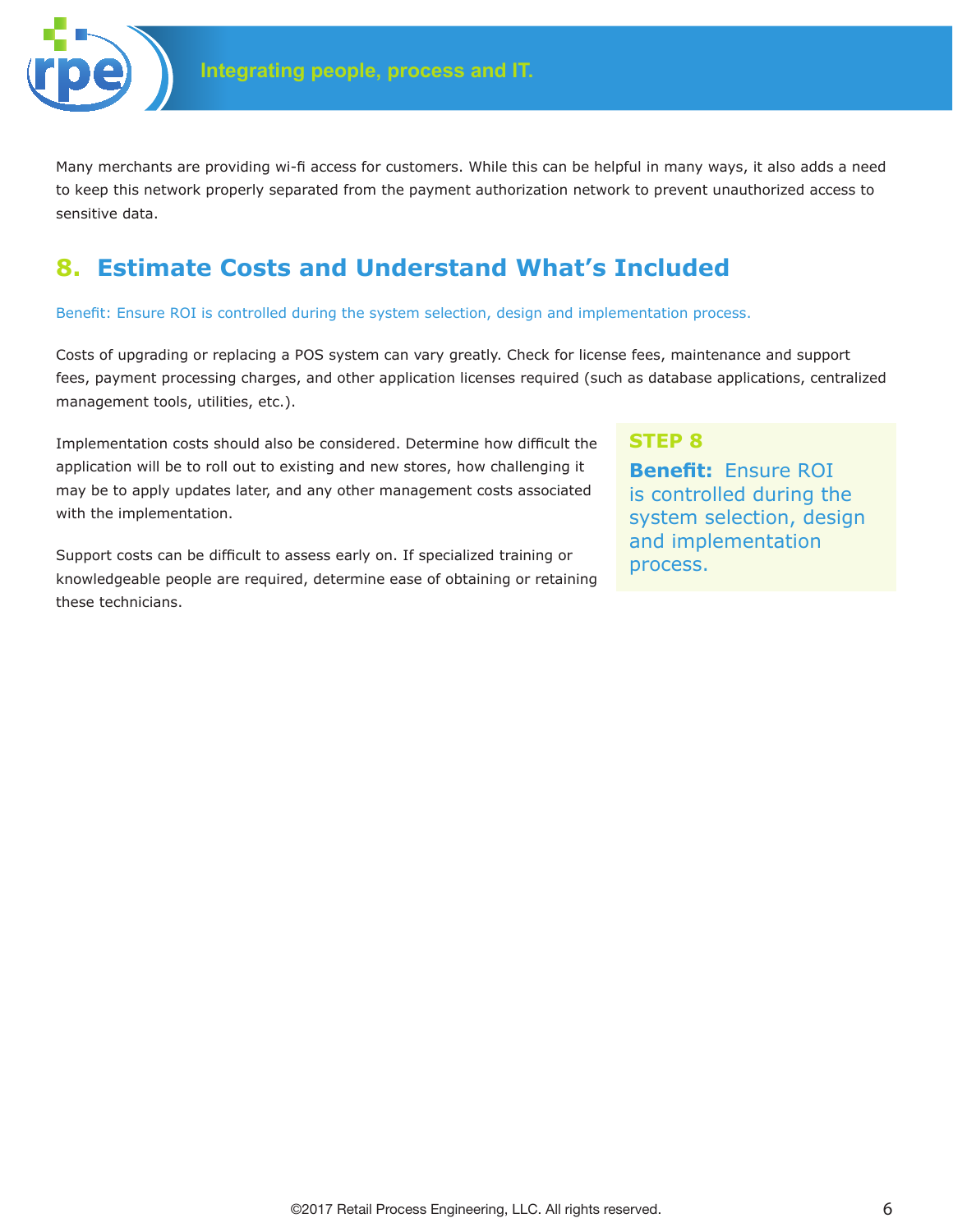# **POS System Review Checklist**

If you have been frustrated with the functional limitations of your current Point of Sale system and are considering an upgrade or replacement, begin the evaluation process by identifying key requirements in the Module column and comparing your current system with today's newer functionally-rich systems. Check off if your current system and the new system under review provides these requirements. Reviewing these key areas will help you identify a new Point of Sale solution and desired applications to meet your business needs today and into the future.

| <b>Module</b>           | <b>Requirements</b>                                                                                                                               | <b>Current</b><br>System | <b>New</b><br><b>System</b> |  |
|-------------------------|---------------------------------------------------------------------------------------------------------------------------------------------------|--------------------------|-----------------------------|--|
| <b>Software Roadmap</b> |                                                                                                                                                   |                          |                             |  |
|                         | System is current and application is not reaching end-of-life with no roadmap.                                                                    |                          |                             |  |
|                         | Required third party applications are current versions and supported.                                                                             |                          |                             |  |
|                         | Supports future retail industry requirements and enhancements by a vendor committed to continuous improvement<br>of its retail software offering. |                          |                             |  |
|                         | Meaningful vendor support provided with language and culture that aids responsiveness and speeds time to resolution.                              |                          |                             |  |
|                         | Future upgrade builds included in maintenance.                                                                                                    |                          |                             |  |
|                         | Maintenance or licenses that are supported and enhanced.                                                                                          |                          |                             |  |
|                         | Supports scalability as company grows; provides a comprehensive suite of retail applications.                                                     |                          |                             |  |
|                         | <b>Platform and Infrastructure Roadmap</b>                                                                                                        |                          |                             |  |
|                         | Current and future hardware and OS upgrades are supported, such as communication ports, 64-bit and/or multi-core CPUs.                            |                          |                             |  |
|                         | Interfaces to host, CRM, tax applications, human resources and work force management are supported.                                               |                          |                             |  |
|                         | Network infrastructure and required bandwidth is provided.                                                                                        |                          |                             |  |
|                         | <b>Payment Authorization</b>                                                                                                                      |                          |                             |  |
|                         | PCI compliant or is not required.                                                                                                                 |                          |                             |  |
|                         | E2EE or P2PP is supported.                                                                                                                        |                          |                             |  |
|                         | EMV (chip and pin) is supported.                                                                                                                  |                          |                             |  |
|                         | Offline capabilities offered.                                                                                                                     |                          |                             |  |
|                         | Tokenization offered and type determined.                                                                                                         |                          |                             |  |
|                         | Mobile payments supported.                                                                                                                        |                          |                             |  |
|                         | <b>Ease of Management</b>                                                                                                                         |                          |                             |  |
|                         | Real-time data to stores provides reduced issues, greater data accuracy and minimal support.                                                      |                          |                             |  |
|                         | Solutions are vertically-integrated for "less moving parts."                                                                                      |                          |                             |  |
|                         | Central Management modules such as associates, security settings are available.                                                                   |                          |                             |  |
|                         | Return validation and tender restrictions are centrally-controlled.                                                                               |                          |                             |  |
|                         | Payment settings are offered.                                                                                                                     |                          |                             |  |
|                         | System upgrade is supported.                                                                                                                      |                          |                             |  |
|                         | Alerts and notifications tools available.                                                                                                         |                          |                             |  |
|                         | Offline capabilities, product and price flow to POS and sales flow from POS to host available.                                                    |                          |                             |  |
|                         | <b>Basic Functionality</b>                                                                                                                        |                          |                             |  |
|                         | Basic functions are being met.                                                                                                                    |                          |                             |  |
|                         | Extended functions are being met.                                                                                                                 |                          |                             |  |
|                         | Back Office functions are being met.                                                                                                              |                          |                             |  |
|                         | Inventory Operations are being met.                                                                                                               |                          |                             |  |
|                         | Corporate reporting functionality for standard reports with ability to create or alter as needed available.                                       |                          |                             |  |
|                         | Store reporting with functionality for automated reports and ad-hoc reports available.                                                            |                          |                             |  |
|                         |                                                                                                                                                   |                          |                             |  |